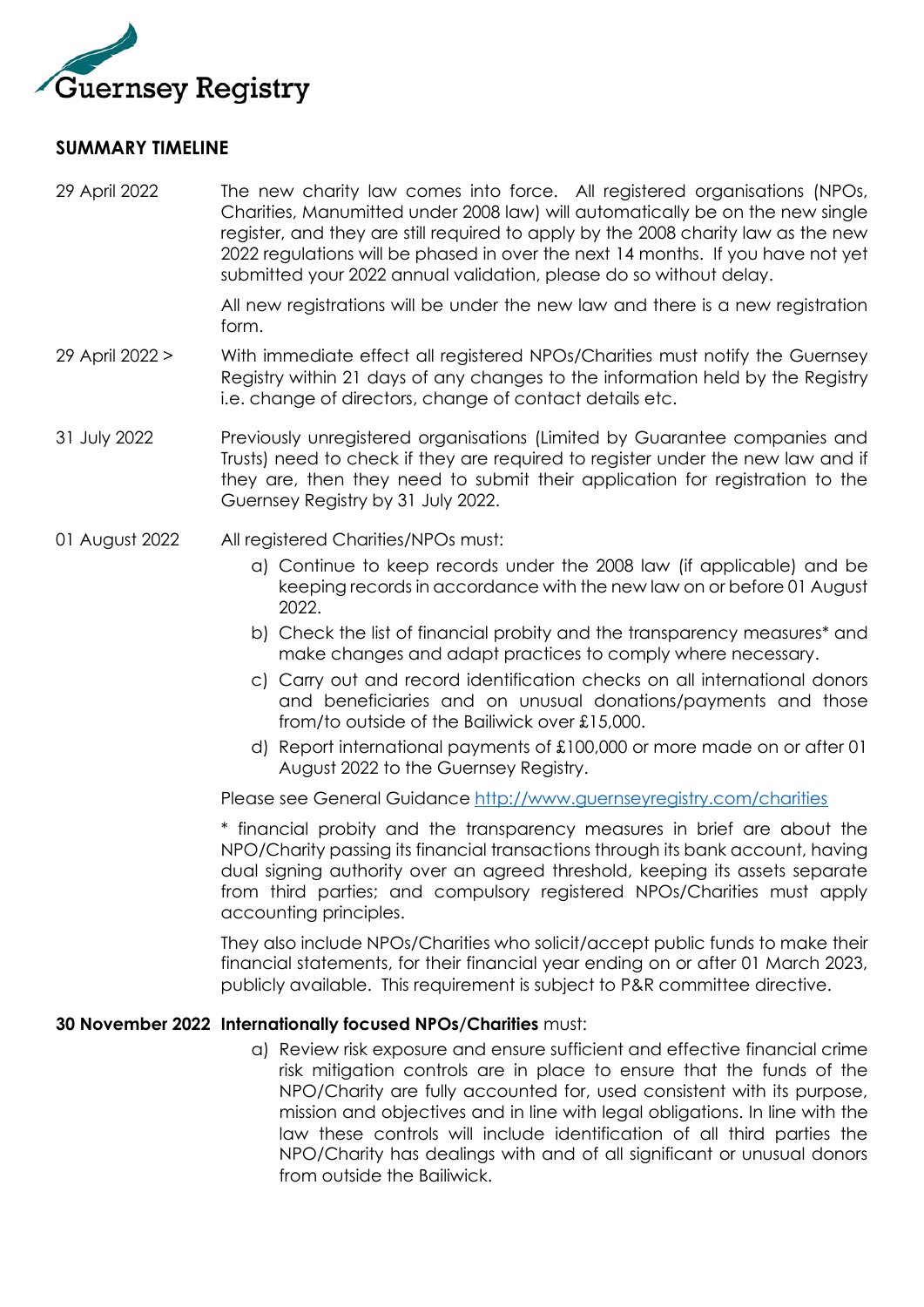

- b) Operate reasonable procedures and controls relating to dealings with international partners to prevent the NPO/Charity, or its activities, being used for criminal purposes\*.
- c) Have a written anti-financial crime policy that addresses the risks of it, or its activities, being used for criminal purposes\* and send a copy of the policy to the Guernsey Registry by 30 November 2022.
- d) Monitor and annually review its compliance with the law and the effectiveness of its anti-financial crime policy and periodically review its governing documents. Record these reviews and take remedial action to update practices and policies to address any short comings.

\*criminal purposes mean the financing of terrorism, money laundering, fraud, bribery and corruption.

Guidance will be available at<http://www.guernseyregistry.com/charities>

**31 December 2022 Internationally focused NPOs/Charities** must check their governing documents comply with the new charity law and where there are gaps, they have 8 months to write and file additional governing documents.

All other NPOs/Charities have until 30 June 2023.

- 01 March 2023 > NPOs/Charities who solicit/accept public funds must make their financial statements publicly available with effect from their financial year ending on or after 01 March 2023. The P&R committee have the power to delay this requirement or apply it to individual or groups of organisations.
- 31 March 2023 All domestically focused NPOs/Charities must:
	- a) Review risk exposure and ensure sufficient and effective financial crime risk mitigation controls are in place to ensure that the funds of the NPO/Charity are fully accounted for, used consistent with its purpose, mission and objectives and in line with legal obligations. In line with the law these controls will include identification of all third parties the NPO/Charity has dealings with and of all significant or unusual donors from outside the Bailiwick.
	- b) Monitor and annually review its compliance with the law and the effectiveness of its anti-financial crime policy and periodically review its governing documents. Record these reviews and take remedial action to update practices and policies to address any short comings.

\*criminal purposes mean the financing of terrorism, money laundering, fraud, bribery and corruption.

Guidance will be available at<http://www.guernseyregistry.com/charities>

29 April 2023 > Compulsory registered charities/NPOs under the new law you are required to submit a copy of your annual financial statements within one year following the end of your financial year ending on or after 29 April 2022.

> For example if your year end is 30 June, then you have until 30 June 2023 to file a copy of your 2022 financial statements; year end is 31 December your first filing is 31 December 2023; 28 April then you have till 28 April 2024.

> If you were already filing your financial statements with the Registry then please continue.

Template financial statements will be made available at <http://www.guernseyregistry.com/charities> as soon as we are able.